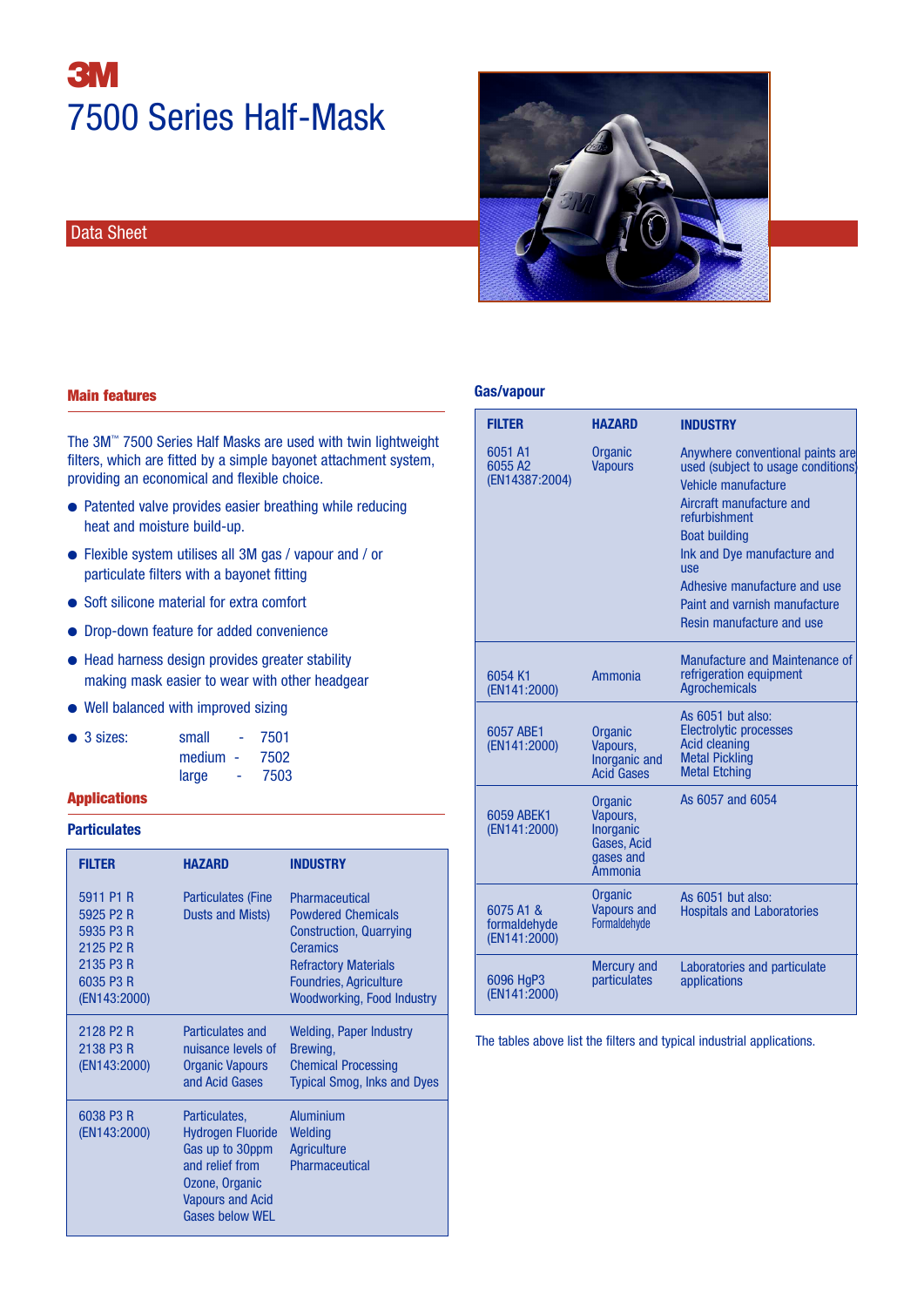The 3M™ 7500 Series half mask can be used with a variety of different filter/product options:

**3M™ Gas and vapour filters** – All the 6000 Series filters listed overleaf fit directly onto the 7500 Series half masks (e.g 6051, 6055 etc)

**3M™ Particulate filters** – the 2000 Series, 6035 and 6038 filters fit directly onto the 7500 Series half masks.

The 5911 / 5925 / 5935 particulate filters can only be used on their own if used with the platform 603 & retainer 501.

**A combination of gas / vapour and particulate filters** – the 5911 / 5925 / 5935 particulate filters can be used with the 6000 series gas / vapour filters (except 6096) using retainer 501.

**Note:** The 6098 or 6099 filters should not be used with 7500 series half masks.

#### Approvals

The 7500 Series half masks and 6000 / 5000 / 2000 Series filters have been shown to meet the Basic Safety Requirements under Article 10 and 11B of the European Community Directive 89/686, and are thus CEmarked.

Approval body for the facepieces: BSI identification number 0086 Body involved in Quality Assurance Assessment: BSI identification number 0086

#### **Materials**

| Facepiece                              | silicone rubber                                                    |
|----------------------------------------|--------------------------------------------------------------------|
| <b>Head harness &amp;</b><br>straps    | low density polyethylene,<br>polyester fibre &<br>neoprene elastic |
| • Head harness yoke<br>& filter holder | polybutylene terephthalate<br>(PBT)                                |
| • Neck strap loop                      | polypropylene                                                      |
| • Neck strap hook                      | polypropylene                                                      |
| <b>Exhalation valve</b>                | silicone rubber                                                    |
| <b>Inhalation valves</b>               | silicone rubber                                                    |

Maximum product weight – 139 grams

#### **Standards**

These products have been tested to the relevant European Standards as shown below:

Facepiece EN140:1998 (7501, 7502 & 7503) Filter EN141:2000 (6054, 6057, 6059, 6075 & 6096)

EN14387:2004 (6051, 6055)

EN 143:2000 (2125, 2128, 2135, 2138, 5911, 5925, 5935, 6035, 6038)

#### Correct Usage

- **●** The 7500 Series facepiece, when fitted with 6000 Series gas/vapour filters may be used in concentrations of gases or vapour (types specified by 3M) up to 10 times WEL**▲** or 1000ppm (5000ppm for 6055) whichever value is lower (APF=10)\*. Gas / vapour filters should not be used to protect the wearer against a gas or vapour that has poor warning properties.
- **●** The 7500 Series facepieces when used with the 5911 filter may be used in concentrations of solid and aqueous aerosols up to 4 times WEL<sup>▲</sup> (APF=4)<sup>\*</sup>.
- **●** The 7500 Series facepieces when used with the 5925, 2125 or 2128 filters may be used in concentrations of particulates up to 10 times WEL**▲** (APF=10)\*.
- **●** The 7500 Series facepieces when used with the 5935, 2135, 2138, 6035 or 6038 may be used in concentrations of particulates up to 20 times WEL**▲** (APF=20)\*.
- **●** The 7500 Series facepieces when used with the 2128 and 2138 may be used to protect against ozone up to 10 times WEL<sup>▲</sup> (APF=10)<sup>\*</sup> and to offer relief from nuisance odours and acid gases below the WEL**▲**.
- **●** The 7500 Series facepieces when used with the 6038 filter may be used to protect against Hydrogen Fluoride gas up to 30ppm and offer relief from Ozone, Organic Vapours and acid gases below WEL.

\*APF = Assigned Protection Factor

**▲**WEL = Workplace Exposure Limit

#### Cleaning and Storage

- 1. Cleaning is recommended after each use. Remove the filters.
- 2. Clean the facepiece (excluding filters) with 3M™ 105 Face Seal Cleaners or by immersing in warm cleaning solution, water temperature not to exceed 50°C and scrub with soft brush until clean. Add neutral detergent if necessary. Do not use cleaners containing lanolin or other oils.
- 3. Rinse in fresh, warm water and air dry in a non-contaminated atmosphere.
- 4. Respirator components, especially exhalation valve and seat, should be inspected prior to each use. Any damaged or deteriorated components should be replaced.
- 5. The cleaned respirator should be stored away from contaminated areas when not in use.

#### Fitting Instructions

Fitting instructions must be followed each time the respirator is worn.

#### **Standard Suspension**

- 1. Adjust head cradle size to fit comfortably on head.
- 2. Place the respirator over the mouth and nose.
- 3. Pull the head harness over the crown of the head.

#### **Drop Down Suspension**

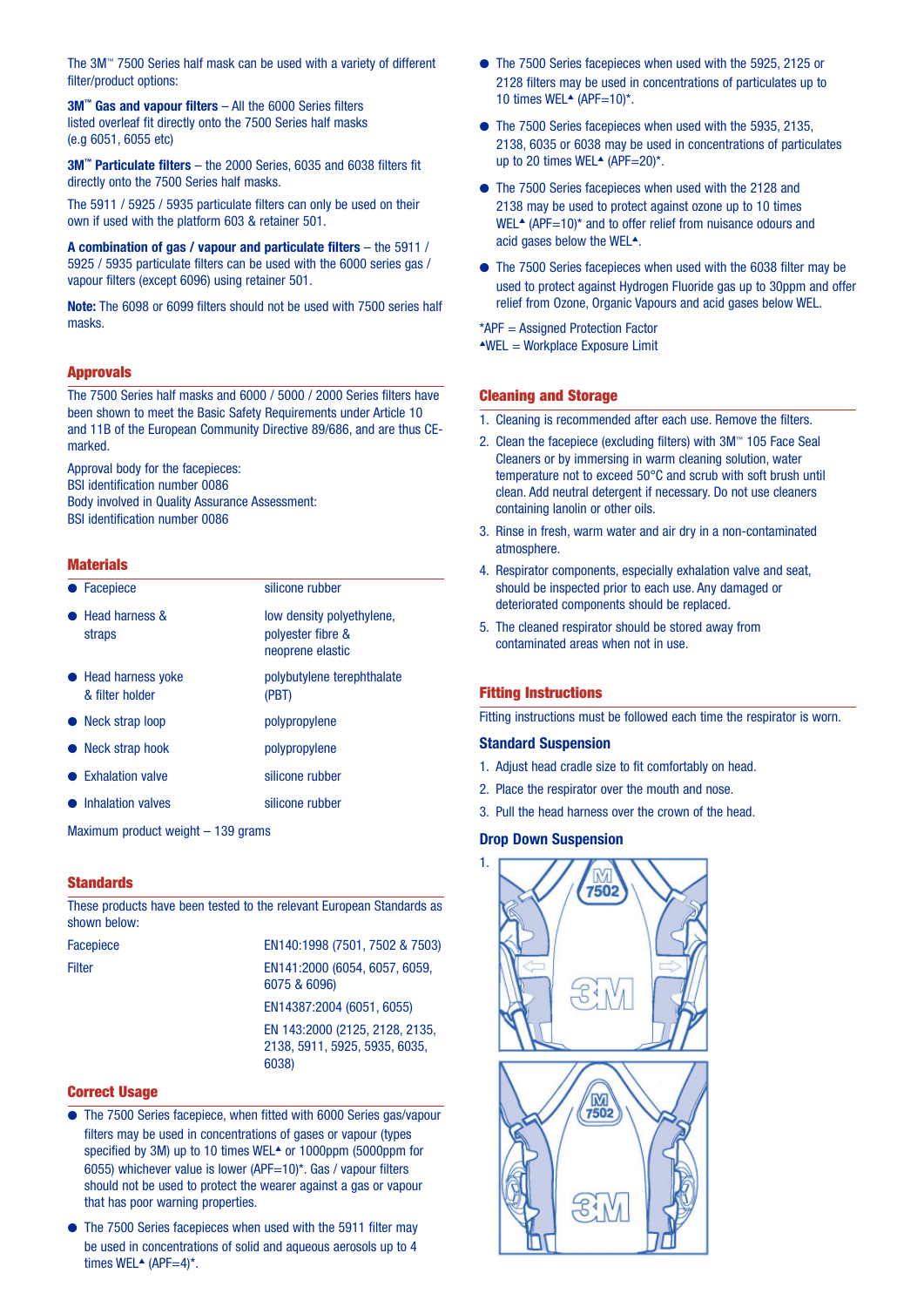- 2. Adjust head cradle size to fit comfortably on head.
- 3. While holding head harness strap ends with one hand, slide the facepiece up onto your face as shown below.



#### **Both Types of Suspension**

- 4. Take the bottom straps in both hands, place them at the back of the neck and hook them together.
- 5. Tighten the top straps first by pulling on ends to achieve a comfortable and secure fit as shown.



- 6. Tighten bottom straps using the rear adjustments (strap tension may be decreased by pushing out on back side of buckles).
- 7. Perform a positive and/or negative pressure face fit check.

#### Face Fitting

The negative pressure fit check is recommended when using the 6035, 6038 and 2000 Series filters; the positive pressure fit check is recommended when using other filters.

#### **Positive Pressure Facefit Check**



Place the palm of the hand over the exhalation valve cover and exhale gently.

If the facepiece bulges slightly and no air leaks between the face and the facepiece are detected, a proper fit has been achieved.

If air leakage is detected, reposition the respirator on the face and/or readjust the elastic strap to eliminate the leakage.

Repeat the above facefit check.

#### **Negative Pressure Facefit Check**



For the 2000 Series filters, press your thumbs into the central indentation of the filters, inhale gently and hold your breath for five or ten seconds.

For the 6035 and 6038 filters, pinch the filter between thumb and fingers to seal the filter cover to the body of the filter, inhale gently and hold your breath for five or ten seconds.

If the facepiece collapses slightly a proper fit has been achieved.

If air leakage is detected, reposition the respirator on the face and/or readjust the elastic strap to eliminate the leakage.

Repeat the above facefit check.

#### Fit Testing

The 3M 7500 Half Mask is a tight fitting facepiece and therefore requires a fit test per wearer before use as per the COSHH regulations 2002.

For qualitative fit testing - 3M FT10 or FT30 fit test kits are available. For quantitative fit testing - the 3M 601 adaptor is available.